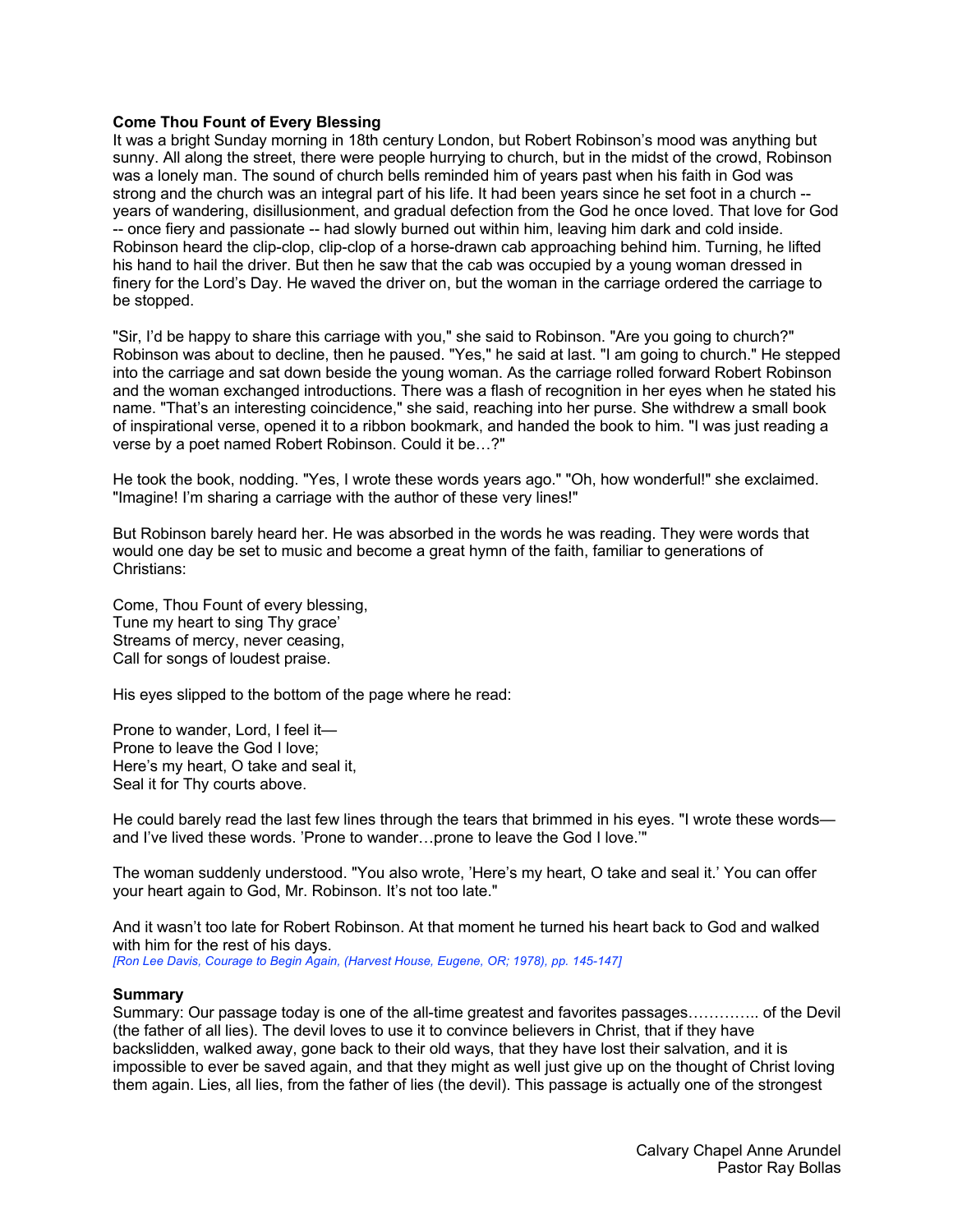passages in the Bible, of God calling those who have drifted away….. to come home. Join us as we look into the "Heart of God".

Outline: This Study, we will look at:

- Chapter 6 Christ and His Finished Works: Our Full Assurance
	- The ABC's of Christianity 6:1-3
	- Warning #4 Departing 6:4-8
	- The Encouragement Through the Promise 6:9-12
	- Resting In His Promise 6:13-18
	- Jesus, His Promise, Our Anchor 6:19

### **Prayer**

The Word of God is Living and Powerful, and is ready, and will do a mighty work in our lives. *Hebrews 4:12 (NKJV) <sup>12</sup> For the word of God is living and powerful, and sharper than any two-edged sword, piercing even to the division of soul and spirit, and of joints and marrow, and is a discerner of the thoughts and intents of the heart.* 

### **In Every Study**

- Who Is God? (How Great is He?)
- What Does He Think of Me? (How Wonderful Are His Thoughts Towards Me?)
- What Does He Want Me to Do?
- What Can I Boldly Request of Him?
- What Do I Need to Be on Guard of When I Leave Here Today?

Boldly come to the throne of grace, ask God to reveal Himself in a mighty way to you, and to do I might work in you, and through you.

*Hebrews 4:16 (NKJV) <sup>16</sup> Let us therefore come boldly to the throne of grace, that we may obtain mercy and find grace to help in time of need*

# **1.) The ABC's of Christianity - 6:1-3**

**(Hebrews 6:1 NKJV) Therefore, leaving the discussion of the elementary principles of Christ, let us go on to perfection, not laying again the foundation of repentance from dead works and of faith toward God,**

**(Hebrews 6:2 NKJV) of the doctrine of baptisms, of laying on of hands, of resurrection of the dead, and of eternal judgment.**

**(Hebrews 6:3 NKJV) And this we will do if God permits.**

### **Tough Passage / Satan Uses It**

We will study one of the toughest passages in the Bible, it has been battled over for centuries; Calvinism verses Armenism - the once saved always saved debate and church splitter. The argument over can a person lose their salvation. A Scripture that satan himself uses to split churches, and chase the backslider away from calling on the Lord for forgiveness. We have to start here in verse 1 to understand the verses of 6:4-6.

### **Therefore / Chp 5 - Dull Hearing**

Here in verse 1, the "Therefore" takes us back to chapter 5, verse 11 more precisely, do not become dull (sluggish) of hearing. The word used for dull means ignorant, not as in stupid but in "ignored". They were told not to ignore the word that was taught to them. A truth was shared with someone, but they said I don't care, I'll do it my way and everything will still work out.

*Hebrews 5:11 (NKJV) <sup>11</sup> of whom we have much to say, and hard to explain, since you have become dull of hearing.* 

# **Stop Learning / God stops Teaching**

The Warning, when a person become dull of hearing they stop learning and growing. They are not capable of learning anymore because they didn't respond or heed what God had already told them. Why would God continual speak to someone about new things if a person didn't listen to what He had already said. Why would He try to teach us new things if we said we don't believe the things He has told us in past.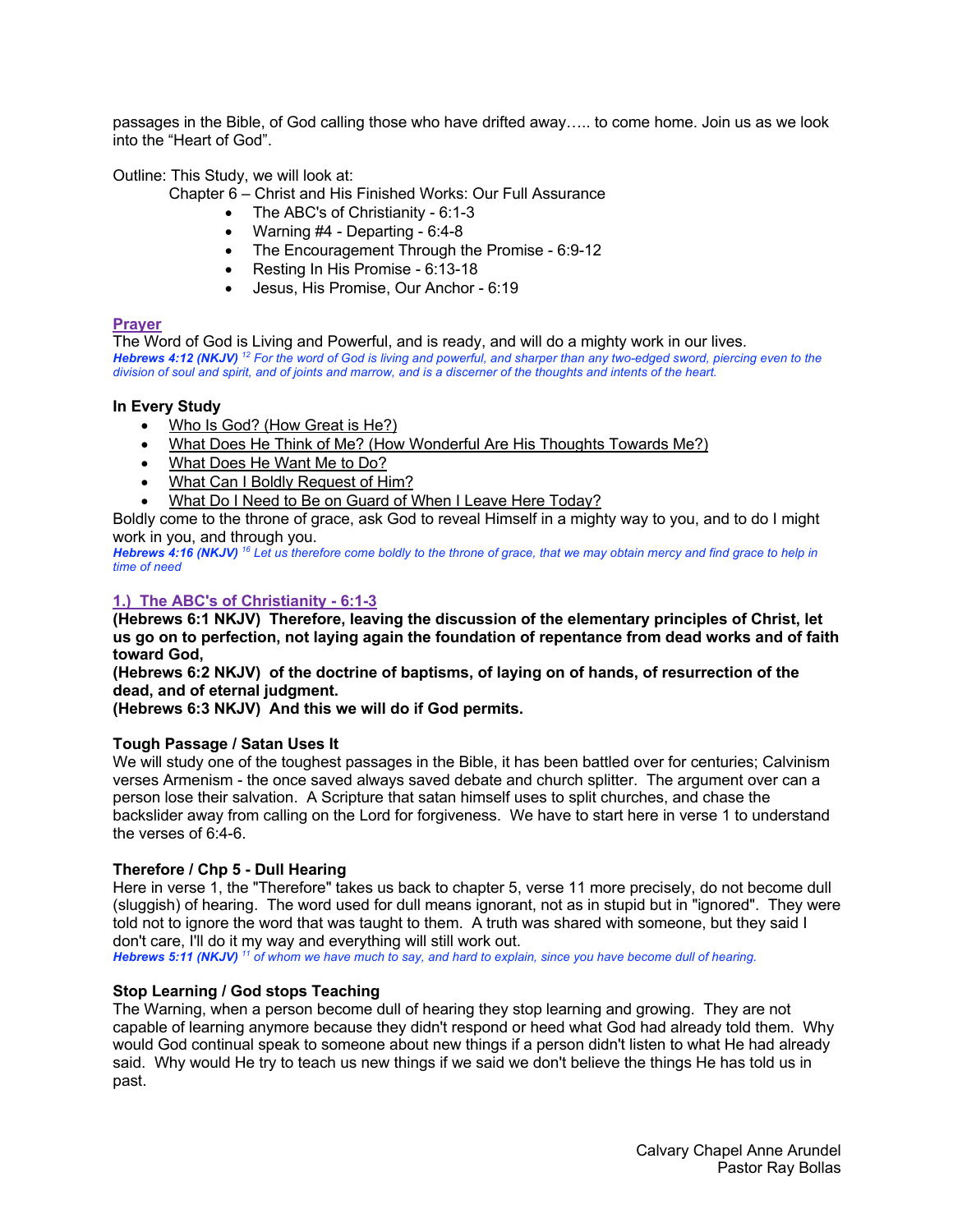# **Do Step 1 / Dry Bible Studies**

Do step one, and He will take you to step two. If your Bible studies are dry, dull, you feel that you are not learning or getting anything out of them, then maybe it is because you have become dull of hearing, and haven't done what He told you to do. Go back and do what He has told you to do, and see what happens in your studies.

### **Should Have been Teachers / Elementary Principles**

In 5:12 they should have been teachers, but they weren't, they had to be taught the basis again. The "elementary principles" as it says here in verse one. In elementary school its ABC, 123, that we learn first before we move on. Well, here we see six ABC's that a Christian should know, six elementary principles:

- The Foundation of Repentance from Dead Works we can't earn our salvation.
- Faith toward God The Word mixed with faith as we previously have studied.
- The Doctrine of Baptisms Water baptism, baptism of the Holy Spirit.
- The Laying on of Hands finding your spiritual gifts and the empowering for service unto God
- The Resurrection of the Dead End time's stuff, the Rapture, what lies ahead.
- Eternal Judgment Hell and the judgment of God upon the Christ rejecting

# •

# **If You are a Believer**

If you are a believer, you should understand these things, you should be able to teach them to others, for they are foundational of our Christianity. Parents, Sunday School workers, you have to get these things down and be able to convey them to others.

# **2.) Warning 4 - Departing: 6:4-6**

**6 Warnings of Book of Hebrews:**

- Warning 1 Drifting Away: 2:1-4
- Warning 2 Doubting: 3:7-4:2
- Warning 3 Dull Hearing: 5:11-14
- Warning 4 Departing: 6:4-6
- Warning 5 Despising: 10:26-39
- Warning 6 Denying: 12:14-29

**(Hebrews 6:4 NKJV) For it is impossible for those who were once enlightened, and have tasted the heavenly gift, and have become partakers of the Holy Spirit,**

**(Hebrews 6:5 NKJV) and have tasted the good word of God and the powers of the age to come, (Hebrews 6:6 NKJV) if they fall away, to renew them again to repentance, since they crucify again for themselves the Son of God, and put Him to an open shame.**

**(Hebrews 6:7 NKJV) For the earth which drinks in the rain that often comes upon it, and bears herbs useful for those by whom it is cultivated, receives blessing from God;**

**(Hebrews 6:8 NKJV) but if it bears thorns and briars, it is rejected and near to being cursed, whose end is to be burned.**

### **Told to Move On / Some Tempted Back to Judaism**

They were told to move on from the basics, but some not only were not moving forward, some were thinking of going back, going back to Judaism. Remember this is written to Jewish people who recognized that Jesus Christ is the Messiah that was promised to come.

### **Satan Uses It / Church Uses It**

This is the great verse that will lead some to think that once you turn form the Lord it is over, there is no chance to repent and be restored. Satan uses it against the Backslider to tell them it is over, and Christians use it against each other to cause division in the Church.

### **The Word – To Gather**

The foundational, and great Gospel of John begins in verse 1 by saying "in the beginning was the Word". One of the many meanings of the word "word (Logos", and it has many deep meanings and truths, is the meaning "to gather".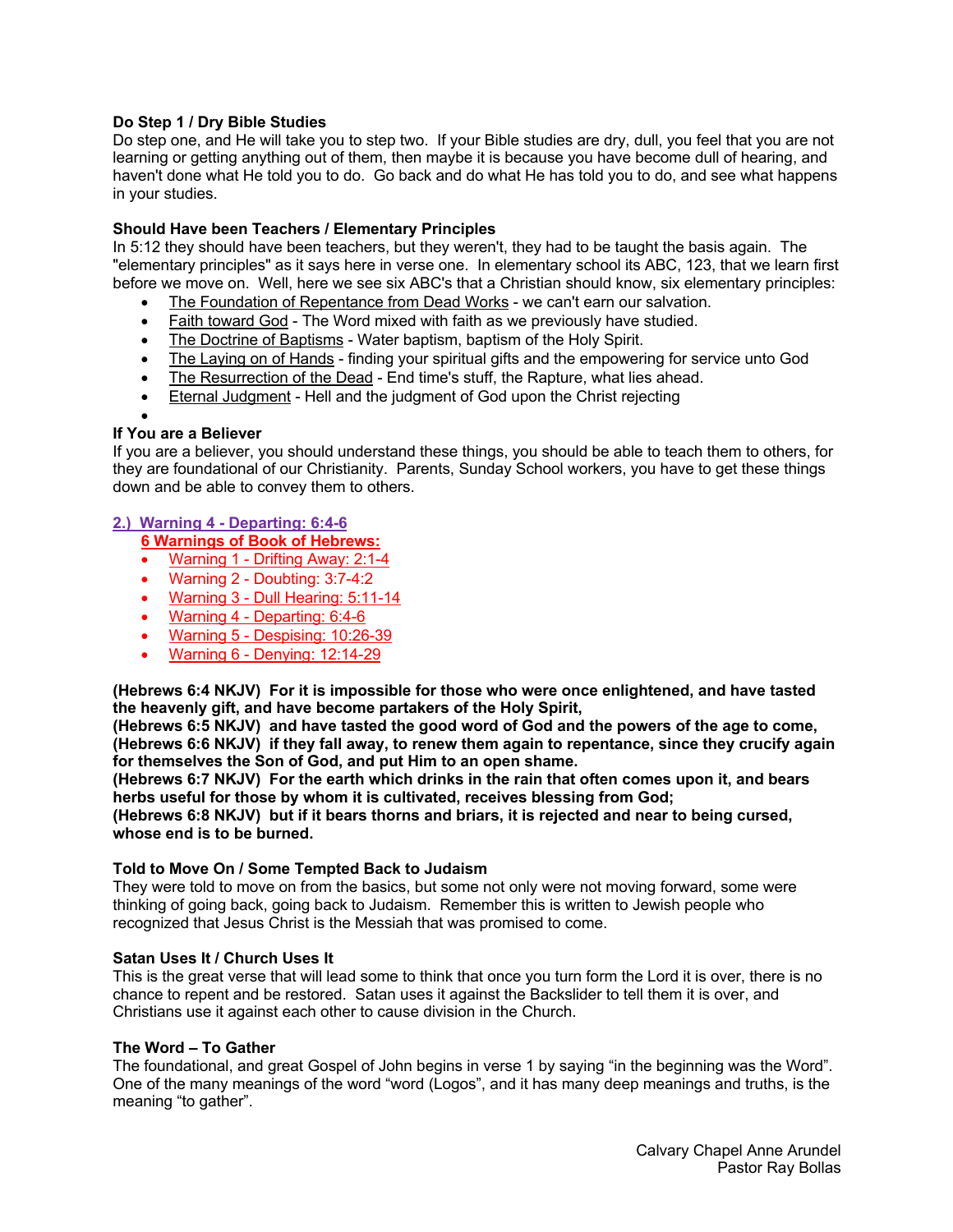*λόγος. - Both in general and in detail the development of λόγος is exactly parallel to that of λέγω.*

 *a. The sense "collection" (cf. 1. b.) is attested only of a number of compounds and derivatives,9 e.g., σύλλογος, "gathering" (from Hdt. and the tragedians), παλίλλογος, "assembled again," Hom. Il., 1, 126, and in class. times often with -λόγος "assembling" (also → σπερμο-λόγος), and -λογεῖν, and cf. the Hell. → λογεία, λογεύειν.*

*Theological dictionary of the New Testament (electronic ed., Vol. 4, p. 73). Eerdmans.*

*John 1:1–5 (NKJV) <sup>1</sup> In the beginning was the Word, and the Word was with God, and the Word was God. 2 He was in the beginning with God. 3 All things were made through Him, and without Him nothing was made that was made. 4 In Him was life, and the life was the light of men. 5 And the light shines in the darkness, and the darkness did not comprehend it.* 

My point, God's Word is meant to "gather" people to Himself. His love for man, to gather to Him for a personal and intimate relationship. My point…. He desires to gather, not disperse man from His presence, He call man to "come".

### **He will Perfect - Gomer**

In Psalm 138:8, He says He will "perfect", and that His mercy endures forever. I love the Hebrew word there, (gamar) which is a verb tense. And I equally love the derivative of the word, in the noun form, as it is the word (gomer). Which takes me back the remembrance of God's love story in Hosea, where he tells Hosea to take an unfaithful wife back to himself even after her unfaithfulness. God did to make the allegory, of His love for unfaithful Israel, and His heart changes not, and we can apply that to His love for us. He sends out His Word, which is His heart, to gather us, a person, even when unfaithful, back to Himself. God loves you!

*Psalm 138:8 (NKJV) <sup>8</sup> The LORD will perfect that which concerns me; Your mercy, O LORD, endures forever; Do not forsake the works of Your hands.* 

*ָ ַמר 1584 גּ] gamar /gaw·mar/] v. A primitive root; TWOT 363; GK 1698; Five occurrences; AV translates as "cease" once, "fail" once, "come to an end" once, "perfect" once, and "perform" once. 1 to end, come to an end, complete, cease. 1A (Qal). 1A1 to come to an end, be no more. 1A2 to bring to an end, complete. 2 (TWOT) to fail, perfect, perform. Strong, J. (1995). In Enhanced Strong's Lexicon. Woodside Bible Fellowship.*

*Derivative of the word: 363a - מרֶ ֹגּ) gōmer) Gomer,a proper name.Gomer was the name of Hosea's unfaithful wife (Hos 1:3). His relationship to her was symbolic of God's relationship to wayward Israel.*

*Hosea 1:3 (NKJV) <sup>3</sup> So he went and took Gomer the daughter of Diblaim, and she conceived and bore him a son.* 

*Hosea 3:1–3 (NKJV) <sup>1</sup> Then the LORD said to me, "Go again, love a woman who is loved by a lover and is committing adultery, just like the love of the LORD for the children of Israel, who look to other gods and love the raisin cakes of the pagans." 2 So I bought her for myself for fifteen shekels of silver, and one and one-half homers of barley. 3 And I said to her, "You shall stay with me many days; you shall not play the harlot, nor shall you have a man—so, too, will I be toward you."* 

#### Don't listen to the father of all lies – God wants to gather you back to Himself.

*John 8:44 (NKJV) <sup>44</sup> You are of your father the devil, and the desires of your father you want to do. He was a murderer from the*  beginning, and does not stand in the truth, because there is no truth in him. When he speaks a lie, he speaks from his own *resources, for he is a liar and the father of it.* 

#### **Some say it apples to Non-Believer**

Back to our passage context. One school of thought here for this passage is that this reference is not made to a believer but a nonbeliever. Maybe someone who at one time professed Christ, came on Sunday and Wednesday, had the fish on the bumper, and owned all the left behind books, but were in fact never really saved - they looked and acted, but never really were. Remember now, Hebrews was written to believers, it doesn't fit that for these first five chapters the author is talking about things for that apply to believers, and then change in mid-stream to say now he is talking to unbelievers.

#### **They Tasted / Jesus Tasted**

In verse 4 it says they tasted. This same school of thought would say well they tasted, but never fully drank it in. The problem I have with that is that in Hebrews 2:9 it says Jesus tasted death for everyone. It is the same Greek word used for taste.

*(Hebrews 2:9 NKJV) But we see Jesus, who was made a little lower than the angels, for the suffering of death crowned with glory and honor, that He, by the grace of God, might taste death for everyone.*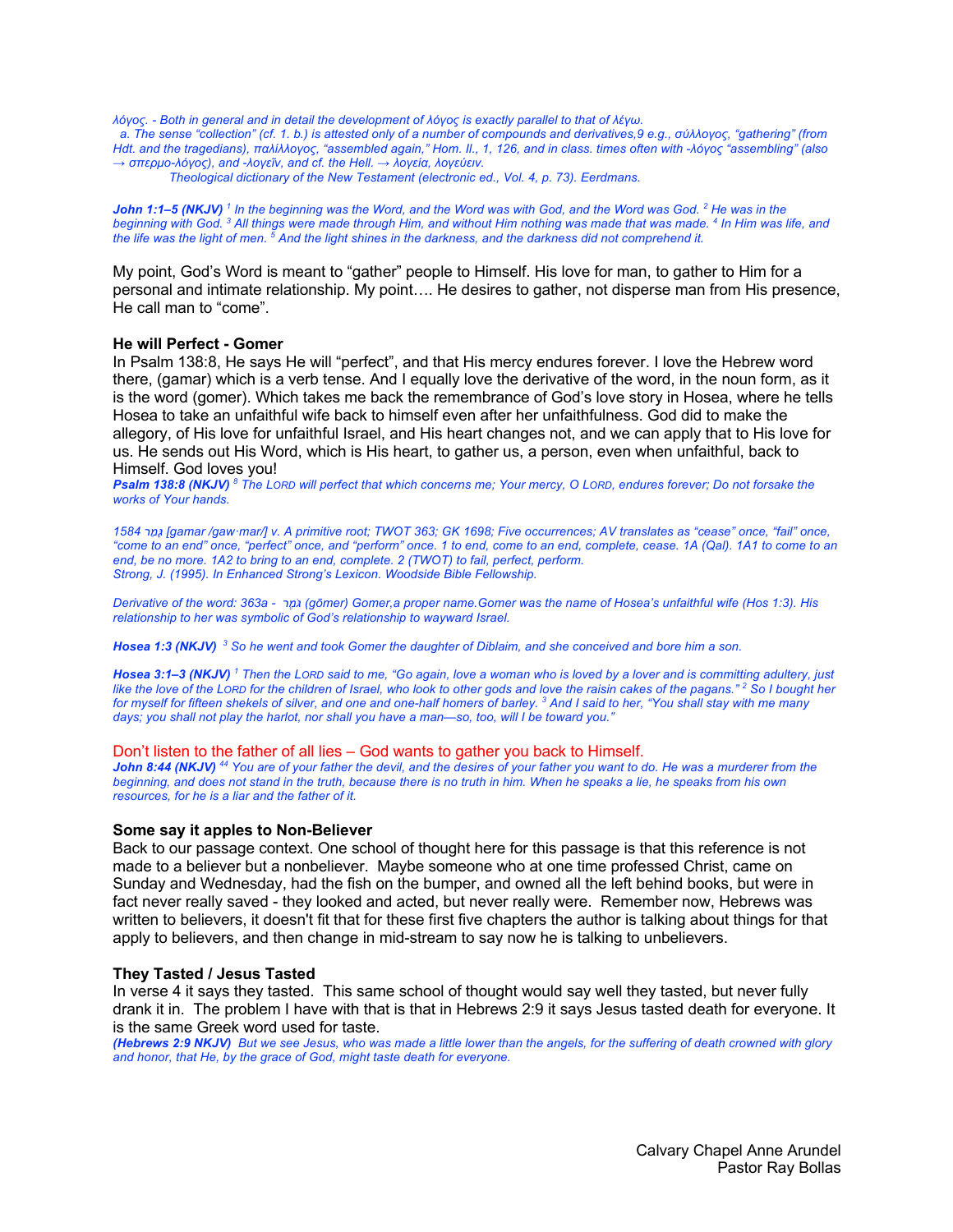### **Jesus is our Full Assurance / No More Death to Experience**

Jesus is our full assurance; we can rest in His finished work on the cross. If He only tasted it, but didn't fully drink it in, then we are in trouble for that would mean that there is still some death to be experienced. So no, this passage isn't talking about believer-look-alikes, it is referring to true believers: *(Hebrews 3:1 NKJV) Therefore, holy brethren, partakers of the heavenly calling, consider the Apostle and High Priest of our confession, Christ Jesus,*

These people were Spirit-filled, and have experienced the power of God in their life (verse 4-5).

#### **What Does It Mean / Epistle As Whole / Theme of Epistle / What Going On at Time**

So then, what does it mean to the believer, and how then is it applied to the believer. To understand it, we have to step back from the verse, back from the chapter, and look at the book in whole. This epistle wasn't meant to be read one chapter at a time, it is literally a sermon that was meant to be read or spoken from start to finish. This verse has to be placed in the context of the whole epistle. What was going on at the time, why was it written to these people.

#### **This Group Looking at the Temple & Judaism**

This group of people written to, many had lost their jobs, their homes, their business, some have been killed or persecuted (Hebrews 10). They could hear the trumpets blowing at the temple, they could see their friends heading to the temple to offer sacrifices, they could see how easy their lives were, and they would ask themselves, what is the use of fighting against it, why not go back to the old way, everything was easier, no hardships and sufferings. They would say to themselves, after all I'm saved, I can blend back in, it isn't a big deal, I've accepted Jesus. Others may have been saying, my life has been nothing but pain since I gave my life to Jesus, where is He during the hard times, where is this life, and that more abundant that he promised, I don't see the advantage of being a Christian.

#### **Context / REMEMBER YOUR HIGH PRIEST**

In the context the author is screaming to the people, do you realize what you are considering! These people were ready to go back to Judaism, and back to offering of sacrifices in the temple. The author was saying NO - REMEMBER YOUR HIGH PRIEST JESUS CHRIST. We can get so confused in the midst of struggles that we lose focus and forget the basic elementary things.

### **Old Things Passed Away / The Veil Torn**

The old things have passed away, the veil has been rent. Do you realize how freaked out the Temple priest would be when they walked in that day and saw the Veil torn in tow and laying on the ground. If that didn't register in your head that it happened simultaneously while Jesus was on the cross, you would have to be a fool. Once a year on the Day of Atonement the High Priest that went behind the Veil would have a rope tied around his leg in case God struck him dead. The Holy of Holies, meant the Most Holy Place, on the whole planet. It was the most reverent place in the World. I would not want to have been the priest who found the veil torn in two and laying on the ground.

Matthew 27:50-51 (NKJV)<sup>50</sup> And Jesus cried out again with a loud voice, and yielded up His spirit. <sup>51</sup> Then, behold, the veil of the temple was torn in two from top to bottom; and the earth quaked, and the rocks were split,

#### **Jesus Final Sacrifice / He is Superior**

Jesus was and is the final sacrifice. This whole epistle is about the superiority of Christ, there is none greater, the message is complete, and the way to perfect standing before God that is eternal is through Jesus Christ and Him only.

#### **The Main Point - There is No Other Way / Nothing to Go back to**

Main Point: the author, through the Holy Spirit, is saying there is no other way for salvation, except through Jesus and His Cross. A common lamb of the field, sacrificed on the altar in the temple, cannot wash your sin away, YOU CAN NOT be renewed by an animal sacrifice, your sin cannot be covered by a lamb on the altar ever again. Only the Perfect Lamb, the Lamb of God who takes away the sins of the world (John 1:29) can wash away your sin. Only Jesus can make you white as snow. Now that Jesus has come, there is no other way, there is nothing to go back to.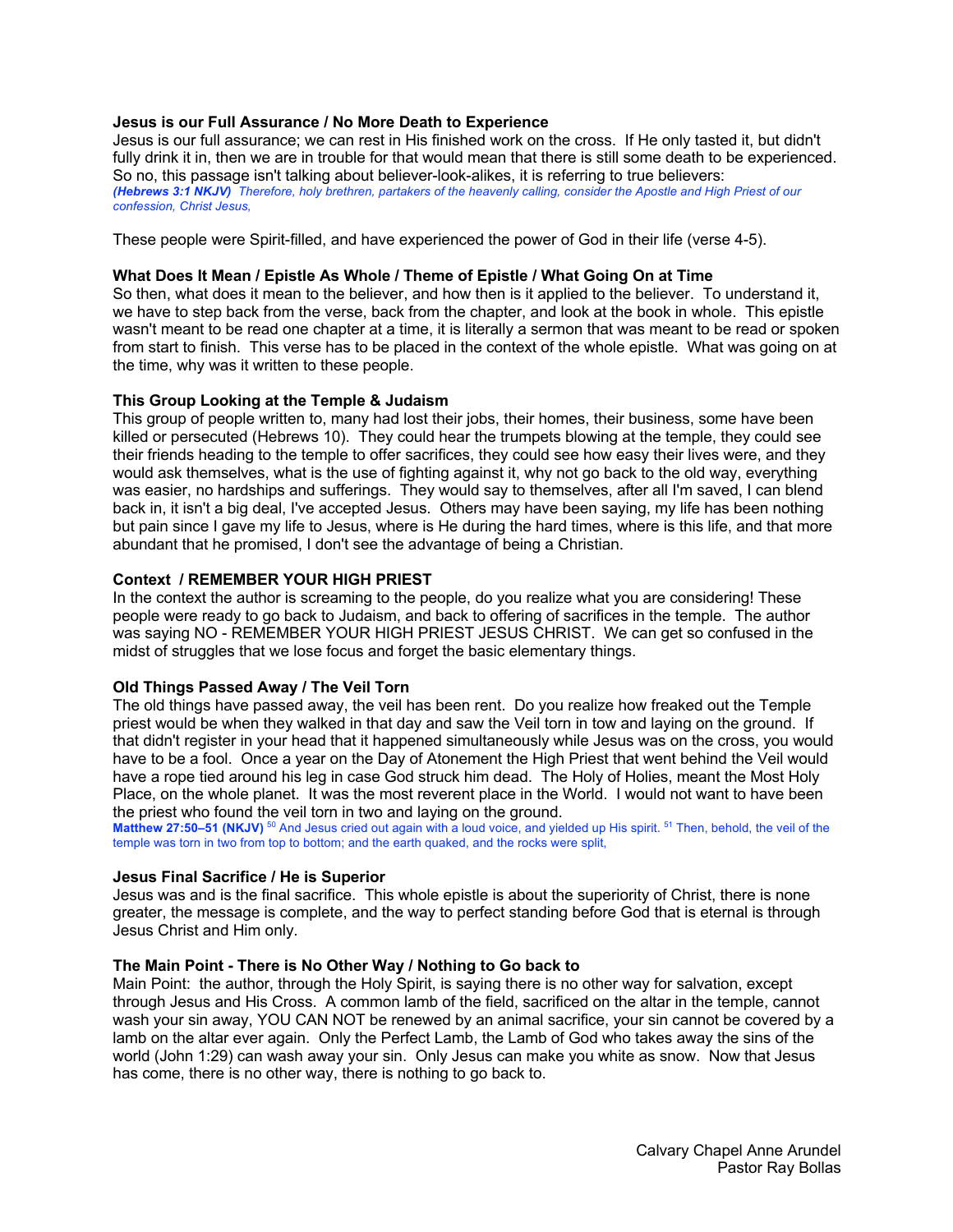#### **Praise Him / Don't Need to Keep Grabbing a Lamb / Just Look**

Praise Him, Praise Him for that, praise Him that there is no other way. Praise Him that we do not have to keep grabbing a lamb and heading back to the temple and the altar. Praise Him that all we have to do is look to the final Lamb - Jesus Christ.

**(Hebrews 6:6 NKJV) if they fall away, to renew them again to repentance, since they crucify again for themselves the Son of God, and put Him to an open shame.**

**(Hebrews 6:7 NKJV) For the earth which drinks in the rain that often comes upon it, and bears herbs useful for those by whom it is cultivated, receives blessing from God; (Hebrews 6:8 NKJV) but if it bears thorns and briars, it is rejected and near to being cursed, whose end is to be burned.**

#### **To Think Another Way Insult to God / Common Animal / Lowers God**

For these Hebrew believers at the time, or for us today, to think that there is another way - whether by animal sacrifices or my good works, is an insult to God. It is shameful to say that an animal is equal to God - Jesus Christ. That a common animal can wash away my sin; that puts that lamb that they would go sacrifice at the temple again - equal with Jesus Himself. What an insult to Him for it lowers God Himself to the level of an animal, and that brings Him shame. Jesus is not just another lamb.

#### **Once and for All / NOT Once isn't Enough**

Jesus died once and for all; He went to the cross once, and said it is finished, there never needs to be made another sacrifice ever again, it is finished. But if these Hebrew believers went to the temple and started offering sacrifices again, they would be in essence saying, once wasn't enough, and they would be crucifying Jesus again, again, and again.

*John 1:29 (NKJV) <sup>29</sup> The next day John saw Jesus coming toward him, and said, "Behold! The Lamb of God who takes away the sin of the world!* 

#### *(Hebrews 10:4 NKJV) For it is not possible that the blood of bulls and goats could take away sins.*

*Hebrews 10:7–14 (NKJV) <sup>7</sup> Then I said, 'Behold, I have come— In the volume of the book it is written of Me— To do Your will, O God.' " 8 Previously saying, "Sacrifice and offering, burnt offerings, and offerings for sin You did not desire, nor had pleasure in them" (which are offered according to the law), 9 then He said, "Behold, I have come to do Your will, O God." He takes away the first that He may establish the second. 10 By that will we have been sanctified through the offering of the body of Jesus Christ once for all. 11 And every priest stands ministering daily and offering repeatedly the same sacrifices, which can never take away sins. 12 But this Man, after He had offered one sacrifice for sins forever, sat down at the right hand of God, 13 from that time waiting till His enemies are made His footstool. 14 For by one offering He has perfected forever those who are being sanctified.* 

### **A Warning Given / Time To Do Something / Examine**

This is Warning number 4 of 6 in this epistle. A warning is given so you have time to do something about it. The two-minute warning in football means you still have two minutes to play, but you only have two minutes to play. We get warnings in our lives so we can examine ourselves and say how am I doing in terms of that warning. Am I safe from the danger, or am I close to problems.

#### **Step Back / Clear Your Head / Peter- where would we go**

The author was saying to them, step back, clear your head, do you realize what you are considering, going back to Judaism, and animal sacrifices, no way, for there is no other way. God has given you better - Jesus the Final Sacrifice! Don't go back, for there is nothing to go back to. Do you remember in John 6 Jesus made the statement I Am the Bread of Life, and if anyone eats this bread which is my flesh they shall have eternal life. Then some people said that's weird I'm out of here. Then Jesus said to Peter will you leave me also, and Peter said those beautiful, true words, Lord….where would we go. There is no where else to go.

*(John 6:51 NKJV) "I am the living bread which came down from heaven. If anyone eats of this bread, he will live forever; and the bread that I shall give is My flesh, which I shall give for the life of the world."*

*(John 6:66 NKJV) From that time many of His disciples went back and walked with Him no more.*

*(John 6:67 NKJV) Then Jesus said to the twelve, "Do you also want to go away?" (John 6:68 NKJV) But Simon Peter answered Him, "Lord, to whom shall we go? You have the words of eternal life.*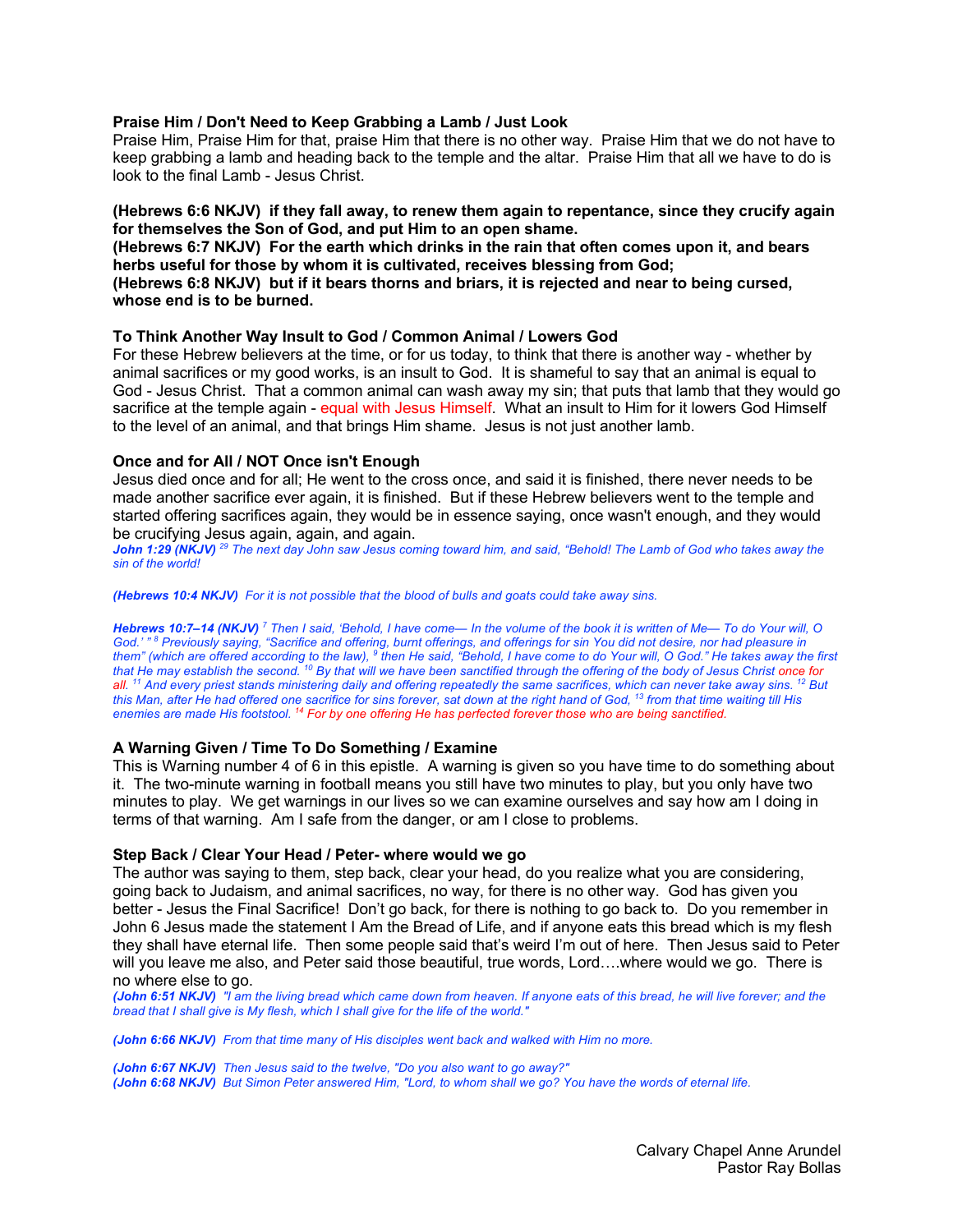There have been times in my walk where I have wanted to quit, give it up and take the easy route, but I always came to the same place, where would I go, not just for eternal life, but in this life, I couldn't live any other way, I'd be miserable.

Remember better, perfect, and eternal; Jesus Christ and the Christian life He gives us are better because these blessings are eternal and they give us perfect standing before God.

#### **Adding to is Blasphemy**

Let me say this clearly, to add to, or take away from the work of Jesus Christ on the cross, is blasphemy. People say Jesus and…….Joseph Smith, Jesus and………my good works, Jesus and……..the 7 sacraments. No, it is Jesus and....the CROSS. Period!!!!! The only way to the Father and eternal salvation, that is the theme of this epistle – the superiority of Christ over everything.

This is not a hypothetical pondering in these verses, this addresses real people who departed. They said Jesus wasn't enough for the forgiveness of sin. They are saying the "High Priesthood" of Jesus is imperfect, inferior, need man's priesthood because God's isn't enough or good enough. Again that is blasphemy, and it is blasphemy against the witness of the Holy Spirit that testifies man's sin separates him from the Holy God, and only Jesus "alone" can cover man's sin through His finished work on the cross.

**Matthew 12:31–32 (NKJV)** <sup>31</sup> "Therefore I say to you, every sin and blasphemy will be forgiven men, but the blasphemy *against* the Spirit will not be forgiven men. 32 Anyone who speaks a word against the Son of Man, it will be forgiven him; but whoever speaks against the Holy Spirit, it will not be forgiven him, either in this age or in the *age* to come.

**John 14:6 (NKJV)** <sup>6</sup> Jesus said to him, "I am the way, the truth, and the life. No one comes to the Father except through Me.

These people are not making an "honest" mistake, they are willfully declaring literally a "new" religion, and thus dissolving that Jesus is the only way.

But…… even still, notice the word in verse 8, "and near to being cursed", that there is still time for them to repent and return to the Lord. They must recognize the offense and shame and error, and then repent and return to the Gospel (Jesus Christ and Him alone for salvation). If that is you today, your version of salvation is "impossible" for the covering and repentance of sin; your version of salvation will bring damnation upon you, eternal separation, the place of torment which is hell. Repent of you sin, and put your trust in Jesus as the only means and way to cover your sin. Then live and bear a life that has the fruit of salvation.

*John 1:29 (NKJV) <sup>29</sup> The next day John saw Jesus coming toward him, and said, "Behold! The Lamb of God who takes away the sin of the world!* 

John 14:6 (NKJV)<sup>6</sup> Jesus said to him, "I am the way, the truth, and the life. No one comes to the Father except through Me.

So again I remind and cry out to the prodigals, the wayward, those that have drifted away – that is not you, don't let Satan twist this passage, that you can't' come home. You know the Gospel, you believe it, you just backslid…. But you are not saying Jesus Christ and adding to the Gospel. Don't fall for Satan's twist (or even the churches and other Christians) – Jesus is calling you, gathering you, Gomer come back to my love!

#### **\*\*\*\*\*\*\* The Debate / Lose is an Accident \*\*\*\*\*\*\*\***

So, can a person lose their salvation, I would say absolutely not for to lose something means to "happen by accident". Jesus promises to keep us in his hand:

*John 10:27–29 (NKJV) <sup>27</sup> My sheep hear My voice, and I know them, and they follow Me. 28 And I give them eternal life, and they shall never perish; neither shall anyone snatch them out of My hand. 29 My Father, who has given them to Me, is greater than all; and no one is able to snatch them out of My Father's hand.* 

#### **No Snatch / Can Jump / Free-will**

Although no one can snatch me out of His hand, it doesn't say I can't by free-will chose to leave His hand. Free-will to chose Him, would also give me free-will to reject Him later. Why and how anyone could is beyond my comprehension, but I personally know people that have made commitments to the Lord, and later came to say I don't want to follow Him no more, I hate Him, He took my daughter, my wife, He hasn't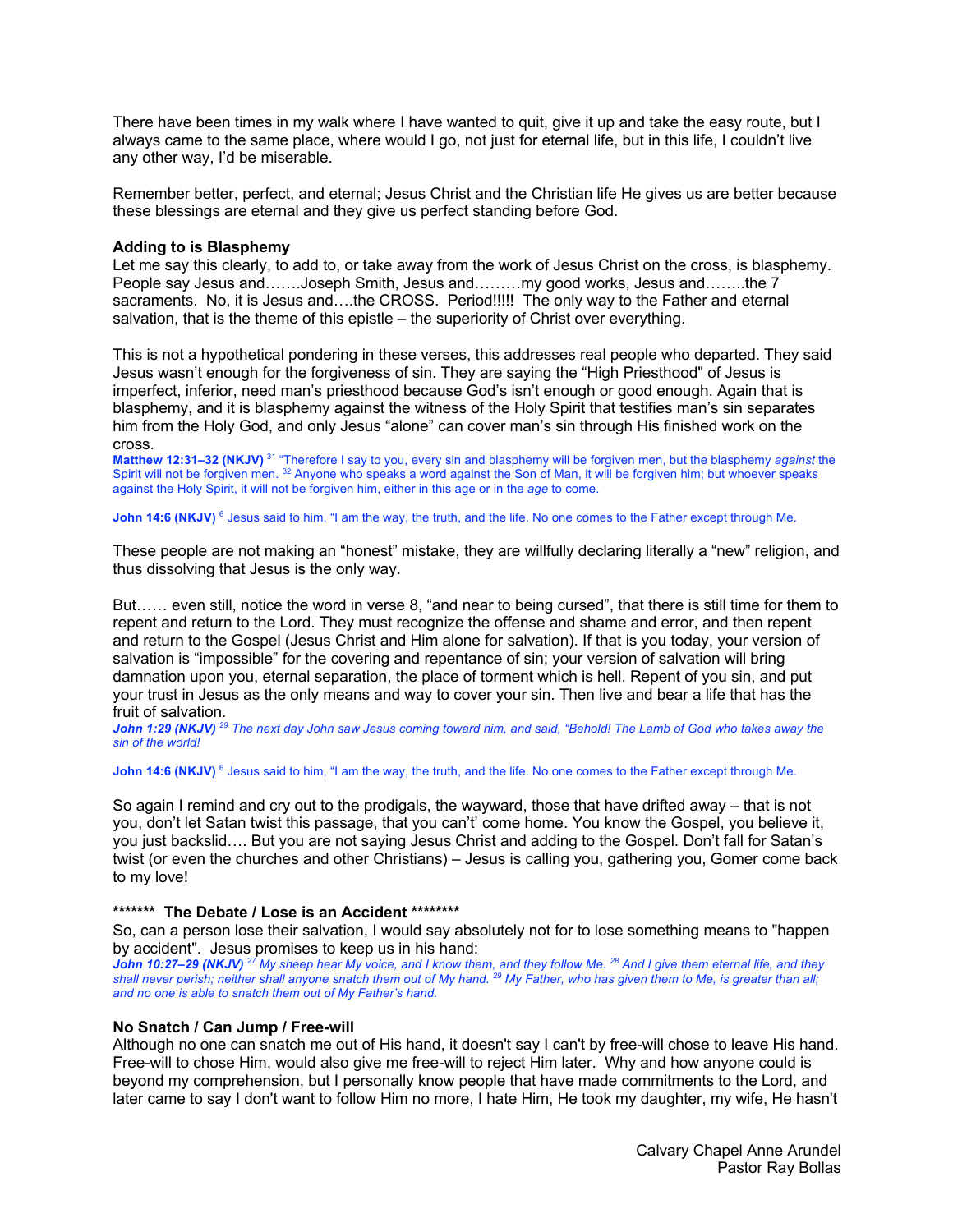cured my cancer, I can't and won't follow Him. Where will they spend eternity? That's not my ministry, and that is the most important point I want to make here, it isn't for us to decide, it is for us to point. God will examine and decide, we are to point and show, the only way.

#### **Our Ministry / Elementary Principles / Walk - Fire&Smoke**

My ministry is to tell people the 100% sure way. My ministry is to make sure they understand the ABC, the elementary principles. I am sure of the principles, and I am sure of the sure way. I won't tell you how far you can walk near the fire and not get burned, I'll tell you the sure way to walk that you won't even have a drop of the scent of smoke.

#### **The Broken**

If someone comes and says ohh I blew it, God will never take me back, I'm such a fool; I tell them the story of the Prodigal Son. I tell them 1 John 1:9, Philippians 1:6

Luke 15:18-20 (NKJV)<sup>18</sup> I will arise and go to my father, and will say to him, "Father, I have sinned against heaven and before you,<br><sup>19</sup> and I am no longer worthy to be called your son. Make me like one of your hired ser *father. But when he was still a great way off, his father saw him and had compassion, and ran and fell on his neck and kissed him.*

*1 John 1:9 (NKJV) <sup>9</sup> If we confess our sins, He is faithful and just to forgive us our sins and to cleanse us from all unrighteousness.* 

*Philippians 1:6 (NKJV) <sup>6</sup> being confident of this very thing, that He who has begun a good work in you will complete it until the day of Jesus Christ;* 

### **The Rebellious**

When I have to go find a brother and say what are you doing, why are you living in this sin and calling yourself a Christian, and they say hey man, once saved always saved; that is when I tell them the story of the Wicked Servant, Ephesians 5:1-6, 1 Corinthians 6:9-10.

*Matthew 25:26–30 (NKJV) <sup>26</sup> "But his lord answered and said to him, 'You wicked and lazy servant, you knew that I reap where I have not sown, and gather where I have not scattered seed. 27 So you ought to have deposited my money with the bankers, and at my coming I would have received back my own with interest. 28 So take the talent from him, and give it to him who has ten talents. 29 'For to everyone who has, more will be given, and he will have abundance; but from him who does not have, even what he has will be taken away. 30 And cast the unprofitable servant into the outer darkness. There will be weeping and gnashing of teeth.'* 

*Ephesians 5:3–6 (NKJV) <sup>3</sup> But fornication and all uncleanness or covetousness, let it not even be named among you, as is fitting for saints; 4 neither filthiness, nor foolish talking, nor coarse jesting, which are not fitting, but rather giving of thanks. 5 For this you know, that no fornicator, unclean person, nor covetous man, who is an idolater, has any inheritance in the kingdom of Christ and God. 6 Let no one deceive you with empty words, for because of these things the wrath of God comes upon the sons of disobedience.* 

*1 Corinthians 6:9–10 (NKJV) <sup>9</sup> Do you not know that the unrighteous will not inherit the kingdom of God? Do not be deceived. Neither fornicators, nor idolaters, nor adulterers, nor homosexuals, nor sodomites, 10 nor thieves, nor covetous, nor drunkards, nor revilers, nor extortioners will inherit the kingdom of God.* 

#### **Give the Warning / Called to Point - Not Decide**

I give them a warning, so they still have time to do something about it, so they can examine their heart and hopefully seek the Lord. Where they spend eternity, not my call, for my calling is to point.

#### **Stick to Elementary Principle**

For all, stick to the elementary principles and you won't be drawn away, but have a solid foundation for greater maturity.

#### **Avoid the Debate / Debaters Don't know the Theme**

People who argue and cause division over this debate seem to always have one thing in common, they aren't evangelizing and winning souls to the Lord, because they are too busy arguing and trying to get everyone to hear their side. They will have a hard time agreeing to this interpretation because they don't know the theme of the Epistle, and the context of the first 5 chapters.

#### **Clear Your Head / Jesus not Equal with Animal**

AGAIN, the author was saying to them, step back, clear your head, do you realize what you are considering, going back to Judaism, and animal sacrifices, no way, for there is no other way. God has given you better - Jesus the Final Sacrifice!!! - that brings us verse 9, because this is a warning, and that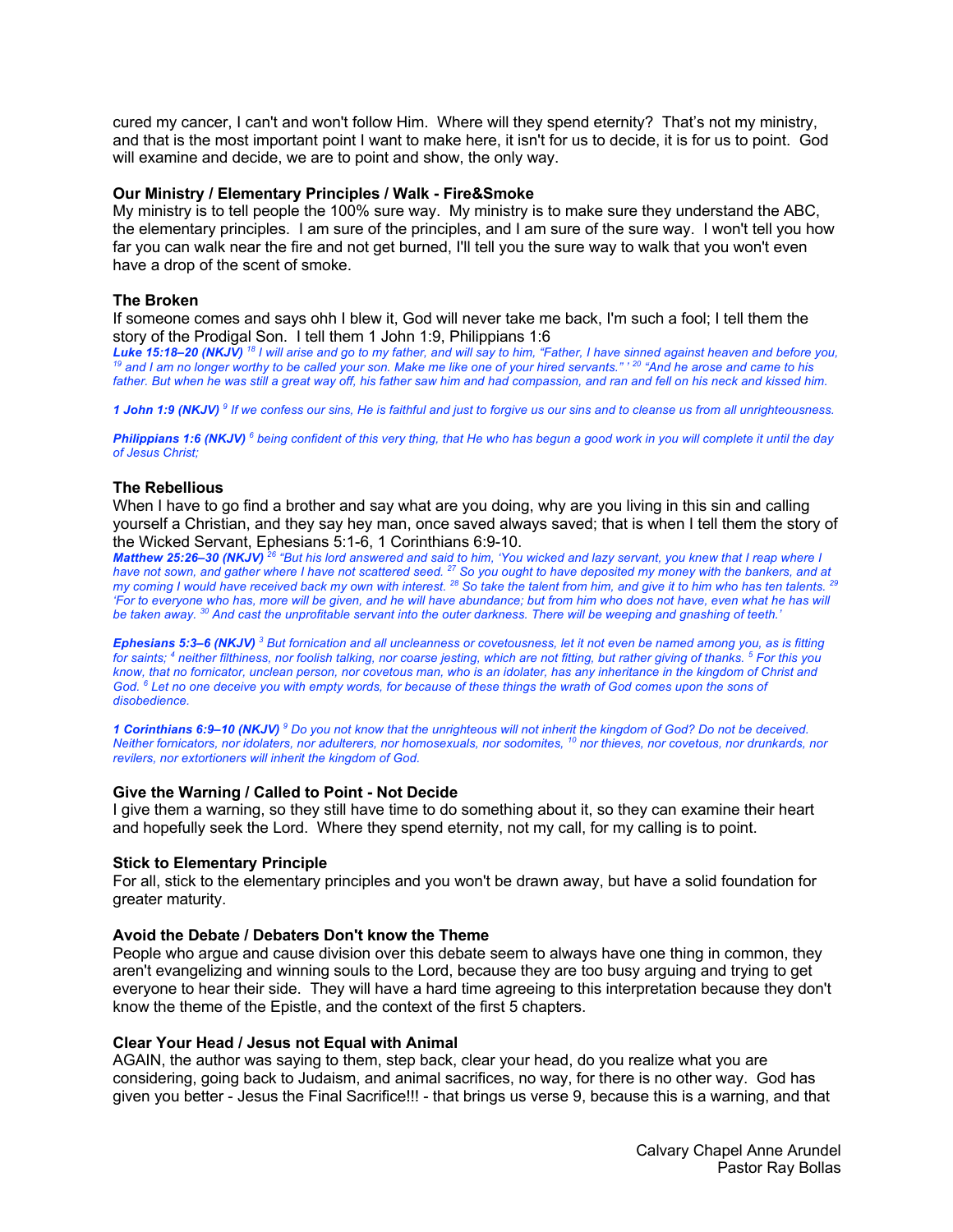author says I know you'll head this warning once you step back and consider what you'd actually be doing - going to the temple and making Jesus equal with and animal.

# **3.) The Encouragement Through the Promise - 6:9-12**

**(Hebrews 6:9 NKJV) But, beloved, we are confident of better things concerning you, yes, things that accompany salvation, though we speak in this manner.**

Note, "better things concerning you" – clearly talking to people who had not drifted, and still had ears to hear. But nonetheless, a warning that all should consider.

**(Hebrews 6:10 NKJV) For God is not unjust to forget your work and labor of love which you have shown toward His name, in that you have ministered to the saints, and do minister.**

### **Your High Priest Knows your Struggle**

God is not unjust to forget your work and labor, the author is saying God knows what you are going through, remember He walked where you walked, He can relate to you, that is why He can be your High Priest, don't run from Him but to Him.

### **(Hebrews 6:11 NKJV) And we desire that each one of you show the same diligence to the full assurance of hope until the end,**

**(Hebrews 6:12 NKJV) that you do not become sluggish, but imitate those who through faith and patience inherit the promises.**

### **Imitate the Faithful / Body We Need you Healthy**

They are told to imitate the faithful they have witnessed. May we be faithful people that will imitated.

Body, we need you healthy and reproducing, not ill and causing others to stray. Get into your walk with all your heart, mind and soul.

### **Don't be Sluggish / Temple soon Destroyed**

They are told not to be sluggish (same Greek word used in 5:11 for Dull of Hearing). So they are told not to be sluggish, be patient, for what they didn't know was, that soon, those very same people who they thought had it better, that their lives were going to be shaken, for in just a few years, Nero would come in and not only destroy the temple, he would slaughter thousands of Jews. They say that they blood flowed through the streets of Jerusalem like a river. For those people who ignored the "Final Sacrifice", they would have no foundation to fall back on, and for many, they would have missed out on the opportunity of eternal life in the presence of the King. For those who were considering going back to Judaism, there would be no temple to go back to in just a few years, so then where would they be.

Church join us for our prophecy studies, so we don't get wrapped up into this world, but be waiting and looking for the next to come – which as we see in the world around us, is soon.

Those of you that are struggling, those of you that say this walk called Christianity is tough - Rest. Just rest/wait as we studied last week, rest in Jesus. He is going to see us through. And know this, whatever you would ever be tempted to be drawn back to is all going to burn and fail you at some time. Only Jesus will stand against them all, for he is superior, He is Our full assurance. He promised!

# **4.) Rest In His Promise - 6:13-18**

**(Hebrews 6:13 NKJV) For when God made a promise to Abraham, because He could swear by no one greater, He swore by Himself,**

**(Hebrews 6:14 NKJV) saying, "Surely blessing I will bless you, and multiplying I will multiply you."**

**(Hebrews 6:15 NKJV) And so, after he had patiently endured, he obtained the promise. (Hebrews 6:16 NKJV) For men indeed swear by the greater, and an oath for confirmation is for them an end of all dispute.**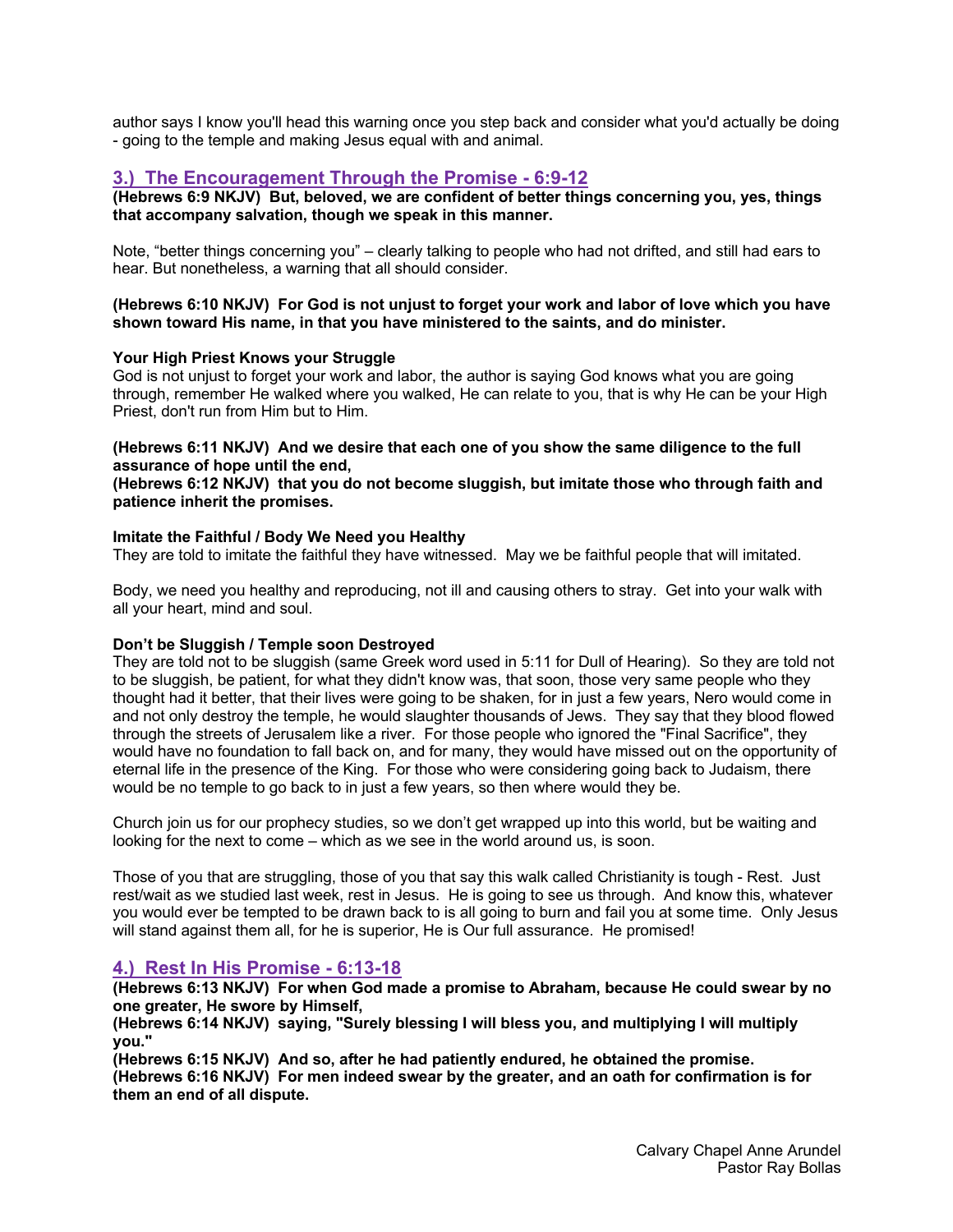### **Abe waited 26 years / Told to Hold On**

Abraham waited patiently, even when the promise of a son looked hopeless, but God fulfilled his promise. He had to wait 25 years, with a barren wife, but Isaac came. These believers were encouraged to hold on and hang in there; it will be worth the wait. The same is true for us today, sometimes it is tough, and sometimes we want to quit, but hang in there God is doing a mighty work.

*V.13 - He could swear by no one greater, He swore by Himself***,** Men swear by something greater than himself to prove he is serious, but for God He can't swear by something greater because there is nothing greater. So God gives His Word, and that settles it.

### **(Hebrews 6:17 NKJV) Thus God, determining to show more abundantly to the heirs of promise the immutability of His counsel, confirmed it by an oath,**

**(Hebrews 6:18 NKJV) that by two immutable things, in which it is impossible for God to lie, we might have strong consolation, who have fled for refuge to lay hold of the hope set before us.**

Quoted from Psalm 110

2 Immutable things (which means unchanging):

- His Promise
- His Oath

He can't lie, and His Word will always be true. God said it that settles it - Amen. His promise becomes our refuge, the place we can run to with full assurance. This passage, this chapter 6 is not to be a place of division and scattering, but a place of hope and gathering.

# **5.) Jesus, His Promise, Our Anchor - 6:19**

### **(Hebrews 6:19 NKJV) This hope we have as an anchor of the soul, both sure and steadfast, and which enters the Presence behind the veil,**

A promise (the High Priest) who has passed through the earthly veil of the Temple, and into heaven. The warning to those who were saying that isn't enough, we need the earthly priesthood; but to us here today, the Promise….. it is all we need, and He is our anchor that we can hold on to in this life and the life to come.

God has kept His promise, He promised us a Savior and He gave Us One, Himself. The anchor!

### **A nail in a sure place:**

Isaiah 22:23-24. (Jesus picks this up when He talks to church of Philadelphia in Revelation 3. Jesus takes these words and applies them to Himself in Revelation 3). A nail in a sure place. They would hang pots and pans, coats and valuables on the pegs in the tents, and they knew it would hold everything. Jesus is our Nail in a sure place, we can hang all our burdens, failures, insecurities on Him, and be sure it will hold. We are in His Hands, His hands are a sure thing.

**Isaiah 22:21–24 (NKJV)** <sup>21</sup> I will clothe him with your robe And strengthen him with your belt; I will commit your responsibility into his hand. He shall be a father to the inhabitants of Jerusalem And to the house of Judah. <sup>22</sup> The key of the house of David I will lay on his shoulder; So he shall open, and no one shall shut; And he shall shut, and no one shall open. 23 I will fasten him *as* a peg in a secure place, And he will become a glorious throne to his father's house. <sup>24</sup> 'They will hang on him all the glory of his father's house, the offspring and the posterity, all vessels of small quantity, from the cups to all the pitchers.

#### He is resting in His love for us, so should we:

*Zephaniah 3:17 (NKJV) <sup>17</sup> The LORD your God in your midst, The Mighty One, will save; He will rejoice over you with gladness, He will quiet you with His love, He will rejoice over you with singing."* 

God promised us He will see us through this life, hang on to the rock, the sure place, no matter how pounded you may get, and never, never, ever go back to anything less than Jesus Christ